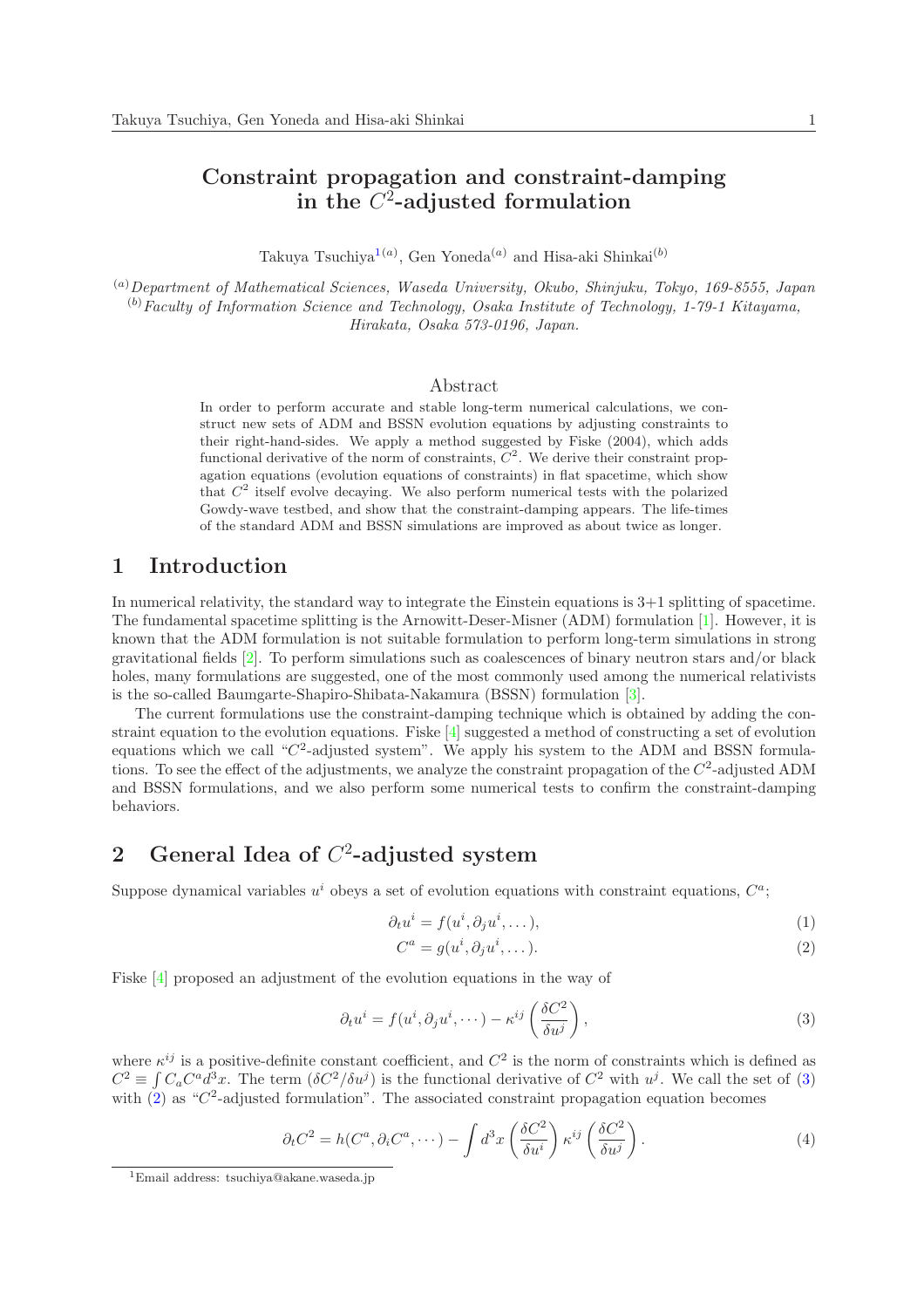If we set  $\kappa^{ij}$  so as the second term in the RHS of (4) becomes dominant than the first term, then  $\partial_t C^2$  becomes negative, which indicates that constraint violations are expected to decay to zero.

## 3 Applications

Now, we apply the idea of  $C<sup>2</sup>$ -adjusted system to the ADM and BSSN formulations.

#### 3.1 C 2 -adjusted ADM Formulation

### 3.1.1 Evolution Equations

We apply  $C^2$ -adjusted system to the ADM formulation. The evolution equations are formally written as

$$
\partial_t \gamma_{ij} = \left[ \textbf{Original Terms} \right] - \kappa_{\gamma ijmn} \left( \frac{\delta (C^{\text{ADM}})^2}{\delta \gamma_{mn}} \right), \tag{5}
$$

$$
\partial_t K_{ij} = \left[ \textbf{Original Terms} \right] - \kappa_{Kijmn} \left( \frac{\delta (C^{\text{ADM}})^2}{\delta K_{mn}} \right), \tag{6}
$$

where  $(C^{ADM})^2$  is the norm of the constraints, which we set

$$
(C^{ADM})^2 \equiv \int \{ (\mathcal{H}^{ADM})^2 + \gamma^{ij} \mathcal{M}_i^{ADM} \mathcal{M}_j^{ADM} \} d^3x,\tag{7}
$$

and both coefficients,  $\kappa_{\gamma ijmn}$  and  $\kappa_{Kijmn}$ , are supposed to be positive definite. The adjusted terms,  $(\delta(C^{\text{ADM}})^2/\delta\gamma_{mn})$  and  $(\delta(C^{\text{ADM}})^2/\delta K_{mn})$ , are explicitly written as eqs. (A1) and (A2) in [5], respectively.

#### 3.1.2 Constraint Propagation Equations

In order to investigate the effect of the constraint-damping due to the adjusted terms in  $(5)-(6)$ , we show the constraint propagation equations in the flat spacetime:

$$
\partial_t \mathcal{H}^{\text{ADM}} = [\text{Original Terms}] - 2\kappa_\gamma \Delta^2 \mathcal{H}^{\text{ADM}},\tag{8}
$$

$$
\partial_t \mathcal{M}_i^{\text{ADM}} = [\text{Original Terms}] + \kappa_K \Delta \mathcal{M}_i^{\text{ADM}} + 3\kappa_K \partial_i \partial_j (\mathcal{M}^{\text{ADM}})^j, \tag{9}
$$

where, we set the coefficients as  $\kappa_{\gamma ijmn} = \kappa_{\gamma} \delta_{im} \delta_{jn}$  and  $\kappa_{Kijmn} = \kappa_{K} \delta_{im} \delta_{jn}$ . In both equations (8)-(9), we see the diffusion terms,  $-2\kappa_{\gamma}\Delta^2\mathcal{H}^{\text{ADM}}$  and  $\kappa_K\Delta\mathcal{M}_i^{\text{ADM}}$ , respectively. These terms contribute to the damping of the constraint violations.

#### 3.2 C 2 -adjusted BSSN Formulation

#### 3.2.1 Evolution Equations

Next, we apply the idea to the BSSN formulation. The evolution equations are formally written as

$$
\partial_t \varphi = \left[ \textbf{Original Terms} \right] - \lambda_{\varphi} \left( \frac{\delta (C^{\text{BSSN}})^2}{\delta \varphi} \right),\tag{10}
$$

$$
\partial_t K = \left[ \textbf{Original Terms} \right] - \lambda_K \left( \frac{\delta (C^{\text{BSSN}})^2}{\delta K} \right),\tag{11}
$$

$$
\partial_t \widetilde{\gamma}_{ij} = \left[ \textbf{Original Terms} \right] - \lambda_{\widetilde{\gamma}ijmn} \left( \frac{\delta (C^{\text{BSSN}})^2}{\delta \widetilde{\gamma}_{mn}} \right),\tag{12}
$$

$$
\partial_t \widetilde{A}_{ij} = \left[ \textbf{Original Terms} \right] - \lambda_{\widetilde{A}ijmn} \left( \frac{\delta (C^{\text{BSSN}})^2}{\delta \widetilde{A}_{mn}} \right),\tag{13}
$$

$$
\partial_t \widetilde{\Gamma}^i = \left[ \textbf{Original Terms} \right] - \lambda_{\widetilde{\Gamma}}^{ij} \left( \frac{\delta (C^{\text{BSSN}})^2}{\delta \widetilde{\Gamma}^j} \right),\tag{14}
$$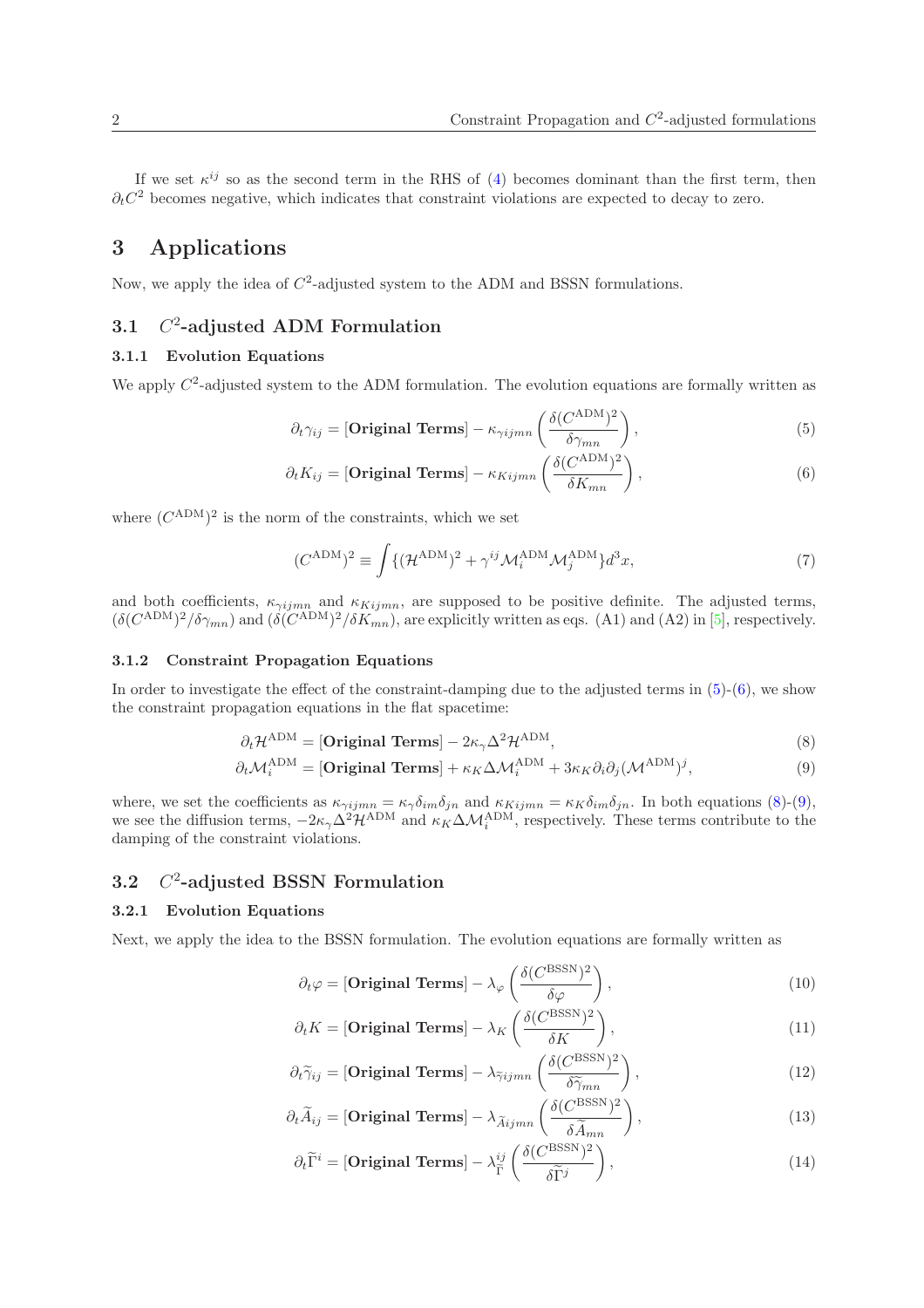where all the coefficients  $\lambda_{\varphi}, \lambda_{K}$ ,  $\lambda_{\tilde{\gamma}ijmn}$ ,  $\lambda_{\tilde{A}ijmn}$ , and  $\lambda_{\tilde{\Gamma}}^{ij}$  are positive definite.  $(C^{BSSN})^2$  is a function of the constraints  $\mathcal{H}^{\text{BSSN}}$ ,  $\mathcal{M}_i^{\text{BSSN}}$ ,  $\mathcal{G}^i$ ,  $\mathcal{A}$ , and  $\mathcal{S}$ , which we set as

$$
(C^{\text{BSSN}})^2 = \int \{ (\mathcal{H}^{\text{BSSN}})^2 + \gamma^{ij} \mathcal{M}_i^{\text{BSSN}} \mathcal{M}_j^{\text{BSSN}} + c_G \gamma_{ij} \mathcal{G}^i \mathcal{G}^j + c_A \mathcal{A}^2 + c_S \mathcal{S}^2 \} d^3 x,\tag{15}
$$

where,  $c_G$ ,  $c_A$ , and  $c_S$  are Boolean parameters (0 or 1). These three parameters are introduced to prove the necessity of the algebraic constraint terms in  $(15)$ . The adjusted terms in  $(10)-(14)$  are then written down explicitly, as shown as eqs.  $(A1)-(A5)$  in  $[6]$ , respectively.

#### 3.2.2 Constraint Propagation Equations

In order to see the effect of the adjusted terms in  $(10)-(14)$ , we derive the constraint propagation equations in the flat spacetime:

$$
\partial_t \mathcal{H}^{\text{BSSN}} = \left[ \text{Original Terms} \right] + \left( -128\lambda_{\varphi} \Delta^2 - (3/2)\lambda_{\widetilde{\gamma}} \Delta^2 + 2\lambda_{\widetilde{\Gamma}} \Delta \right) \mathcal{H}^{\text{BSSN}} + c_G \left( -(1/2)\lambda_{\widetilde{\gamma}} \Delta \partial_m - 2\lambda_{\widetilde{\Gamma}} \partial_m \right) \mathcal{G}^m + 3c_S \lambda_{\widetilde{\gamma}} \Delta \mathcal{S},
$$
\n(16)

$$
\partial_t \mathcal{M}_a^{\text{BSSN}} = [\text{Original Terms}] + \left\{ (8/9) \lambda_K \delta^{bc} \partial_a \partial_b + \lambda_{\widetilde{A}} \Delta \delta_a{}^c + \lambda_{\widetilde{A}} \delta^{bc} \partial_a \partial_b \right\} \mathcal{M}_c^{\text{BSSN}} - 2c_A \lambda_{\widetilde{A}} \partial_a \mathcal{A},\tag{17}
$$

$$
\partial_t \mathcal{G}^a = \left[ \text{Original Terms} \right] + \delta^{ab} \left( (1/2) \lambda_{\widetilde{\gamma}} \partial_b \Delta + 2 \lambda_{\widetilde{\Gamma}} \partial_b \right) \mathcal{H}^{\text{BSSN}} + c_G \left( \lambda_{\widetilde{\gamma}} \Delta \delta^a{}_b + (1/2) \lambda_{\widetilde{\gamma}} \delta^{ac} \partial_c \partial_b - 2 \lambda_{\widetilde{\Gamma}} \delta^a{}_b \right) \mathcal{G}^b - \lambda_{\widetilde{\gamma}} c_S \delta^{ab} \partial_b \mathcal{S},
$$
\n(18)

$$
\partial_t \mathcal{A} = \left[ \textbf{Original Terms} \right] + 2\lambda_{\widetilde{A}} \delta^{ij} (\partial_i \mathcal{M}_j^{\text{BSSN}}) - 6c_A \lambda_{\widetilde{A}} \mathcal{A},\tag{19}
$$

$$
\partial_t \mathcal{A} = [\text{Original Terms}] + 2\lambda_{\widetilde{A}} \delta^{ij} (\partial_i \mathcal{M}_j^{\text{BSSN}}) - 6c_A \lambda_{\widetilde{A}} \mathcal{A},
$$
\n
$$
\partial_t \mathcal{S} = [\text{Original Terms}] + 3\lambda_{\widetilde{\gamma}} \Delta \mathcal{H}^{\text{BSSN}} + c_G \lambda_{\widetilde{\gamma}} \partial_\ell \mathcal{G}^\ell - 6c_S \lambda_{\widetilde{\gamma}} \mathcal{S}. \tag{20}
$$

where we set the coefficient parameters,  $\lambda_{\tilde{\gamma}ijmn} = \lambda_{\tilde{\gamma}} \delta_{im} \delta_{jn}$ ,  $\lambda_{\tilde{A}ijmn} = \lambda_{\tilde{A}} \delta_{im} \delta_{jn}$  and  $\lambda_{\tilde{\Gamma}}^{ij} = \lambda_{\tilde{\Gamma}} \delta^{ij}$  for simplicity. In the above equations, we see the appearances of diffusion terms  $(-128\lambda_{\varphi}\Delta^2 - (3/2)\lambda_{\widetilde{\gamma}}\Delta^2 +$  $2\lambda_{\tilde{\Gamma}}\Delta\mathcal{H}^{\text{BSSN}}, \lambda_{\tilde{A}}\Delta\mathcal{M}^{\text{BSSN}}_a, c_G(\lambda_{\tilde{\gamma}}\Delta - 2\lambda_{\tilde{\Gamma}})\mathcal{G}^a, -6c_A\lambda_{\tilde{A}}\mathcal{A}$  and  $-6c_S\lambda_{\tilde{\gamma}}\mathcal{S}$ , respectively. These terms contribute to the damping of the violations. If we set the parameters,  $c_G$ ,  $c_A$  and  $c_S$ , are zero, equations (18)-(20) turn not to include diffusion terms. Therefore,  $(C^{BSSN})^2$  should include  $\mathcal{G}^i$ , A and S.

### 4 Numerical Tests

We perform simulations of the polarized Gowdy wave which is one of the testbeds for comparing formulatiuons [7]. The numerical parameters are the same with those in [7].



Figure 1: L2 norm of each constraint in the polarized Gowdy wave test with the ADM formulations. The L2 norm of the constrains are shown as a function of the backward time. We adopt the parameters same with the line (c) in Fig.2 of  $[5]$ .